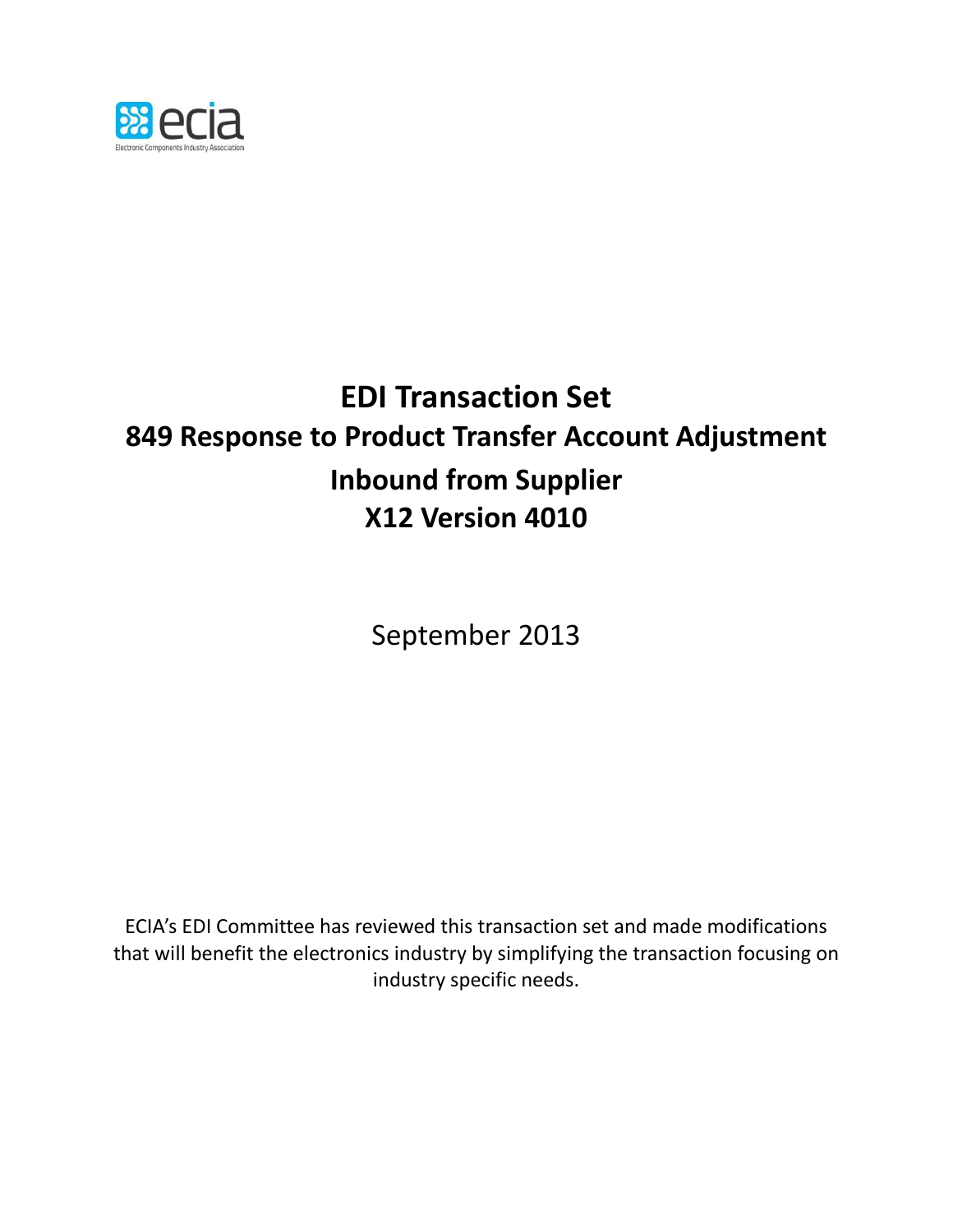## NOTICE

ECIA Industry Guidelines and Publications contain material that has been prepared, progressively reviewed, and approved through various ECIA-sponsored industry task forces, comprised of ECIA member distributors, manufacturers, and manufacturers' representatives. After adoption, efforts are taken to ensure widespread dissemination of the guidelines. ECIA reviews and updates the guidelines as needed.

ECIA Industry Guidelines and Publications are designed to serve the public interest, including electronic component distributors, manufacturers and manufacturers' representatives through the promotion of uniform and consistent practices between manufacturers, distributors, and manufacturers' representatives resulting in improved efficiency, profitability, product quality, safety, and environmentally responsible practices. Existence of such guidelines shall not in any respect preclude any member or non-member of ECIA from adopting any other practice not in conformance to such guidelines, nor shall the existence of such guidelines preclude their voluntary use by those other than ECIA members, whether the guideline is to be used either domestically or internationally.

ECIA does not assume any liability or obligation whatever to parties adopting ECIA Industry Guidelines and Publications. Each company must independently assess whether adherence to some or all of the guidelines is in its own best interest.

Inquiries, comments, and suggestions relative to the content of this ECIA Industry Guideline should be addressed to ECIA headquarters.

Published by

## ELECTRONIC COMPONENTS INDUSTRY ASSOCIATION 1111 Alderman Dr., Suite 400 Alpharetta, GA 30005 678-393-9990

Copyright 2013 Printed in U.S.A. All rights reserved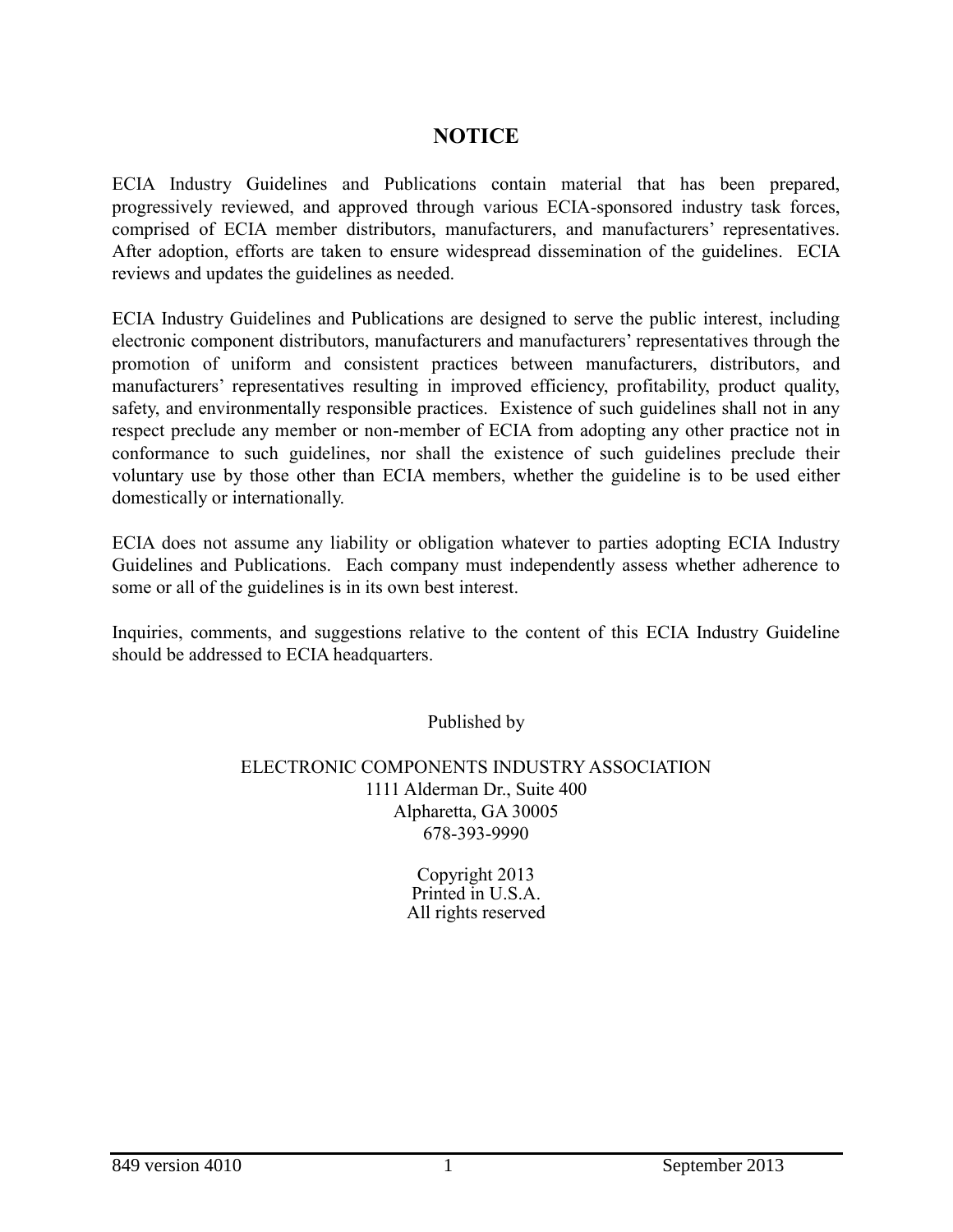## **849 Response to Product Transfer Account Adjustment**

## **Functional Group ID=CF**

## **Introduction:**

This Standard contains the format and establishes the data contents of the Response to Product Transfer Account Adjustment Transaction Set (849) for use within the context of an Electronic Data Interchange (EDI) environment. The transaction set can be used to transmit a detailed or summary response to a party requesting an accounting adjustment relating to a pre-authorized product transfer.

## **Heading:**

| Page<br>No. | Pos.<br>No. | Seg.<br>ID | <b>Name</b>                                                                     | Req.<br>Des. | <b>Max.Use</b> | Loop<br><b>Repeat</b> | <b>Notes and</b><br><b>Comments</b> |
|-------------|-------------|------------|---------------------------------------------------------------------------------|--------------|----------------|-----------------------|-------------------------------------|
|             | 010         | <b>ST</b>  | <b>Transaction Set Header</b>                                                   | M            |                |                       |                                     |
|             | 020         | <b>BRC</b> | Beginning Segment for Response to Product<br><b>Transfer Account Adjustment</b> | М            |                |                       |                                     |
|             |             |            | $LOOP$ ID - N1                                                                  |              |                | 50                    |                                     |
| 4           | 080         | N1         | Name                                                                            | О            |                |                       |                                     |

## **Detail:**

| Page<br><u>No.</u> | Pos.<br>No. | Seg.<br>ID | Name                          | Req.<br>Des. | Max.Use | Loop<br><b>Repeat</b> | <b>Notes and</b><br><b>Comments</b> |
|--------------------|-------------|------------|-------------------------------|--------------|---------|-----------------------|-------------------------------------|
|                    |             |            | LOOP ID - CON                 |              |         | 10000                 |                                     |
| 5                  | 010         | <b>CON</b> | <b>Contract Number Detail</b> | $\mathbf{O}$ |         |                       |                                     |
|                    |             |            | LOOP ID - N1                  |              |         | 50                    |                                     |
| 6                  | 060         | N1         | Name                          | $\mathbf{O}$ |         |                       |                                     |
|                    |             |            | LOOP ID - PAD                 |              |         | 1000                  |                                     |
| 7                  | 120         | PAD        | Product Adjustment Detail     | $\Omega$     |         |                       |                                     |
| 8                  | 130         | <b>LIN</b> | Item Identification           | $\Omega$     |         |                       |                                     |
| 9                  | 140         | AAA        | <b>Request Validation</b>     | $\Omega$     | 10      |                       |                                     |
| 10                 | 170         | <b>UIT</b> | Unit Detail                   | $\Omega$     | 5       |                       |                                     |
| 11                 | 180         | <b>QTY</b> | Quantity                      | $\Omega$     | 5       |                       |                                     |
| 12                 | 210         | <b>REF</b> | Reference Identification      | $\Omega$     | 12      |                       |                                     |
| 13                 | 220         | <b>DTM</b> | Date/Time Reference           | $\Omega$     | 10      |                       |                                     |

## **Summary:**

| Page | Pos. | Seg.       |                                | Req. |                | Loop          | Notes and |
|------|------|------------|--------------------------------|------|----------------|---------------|-----------|
| No.  | No.  | ID         | <b>Name</b>                    | Des. | <b>Max.Use</b> | <b>Repeat</b> | Comments  |
| 14   | 010  | <b>CTT</b> | <b>Transaction Totals</b>      | М    |                |               | n2        |
| 15   | 030  | SE         | <b>Transaction Set Trailer</b> | M    |                |               |           |
| 16   |      |            | <b>APPENDIX – Sample 849</b>   |      |                |               |           |
|      |      |            | Transaction                    |      |                |               |           |

#### **Transaction Set Notes**

**1.** Number of line items (CTT01) is the accumulation of the number of CON segments. If used, hash total (CTT02) is the sum of the quantities (QTY02) for each QTY segment.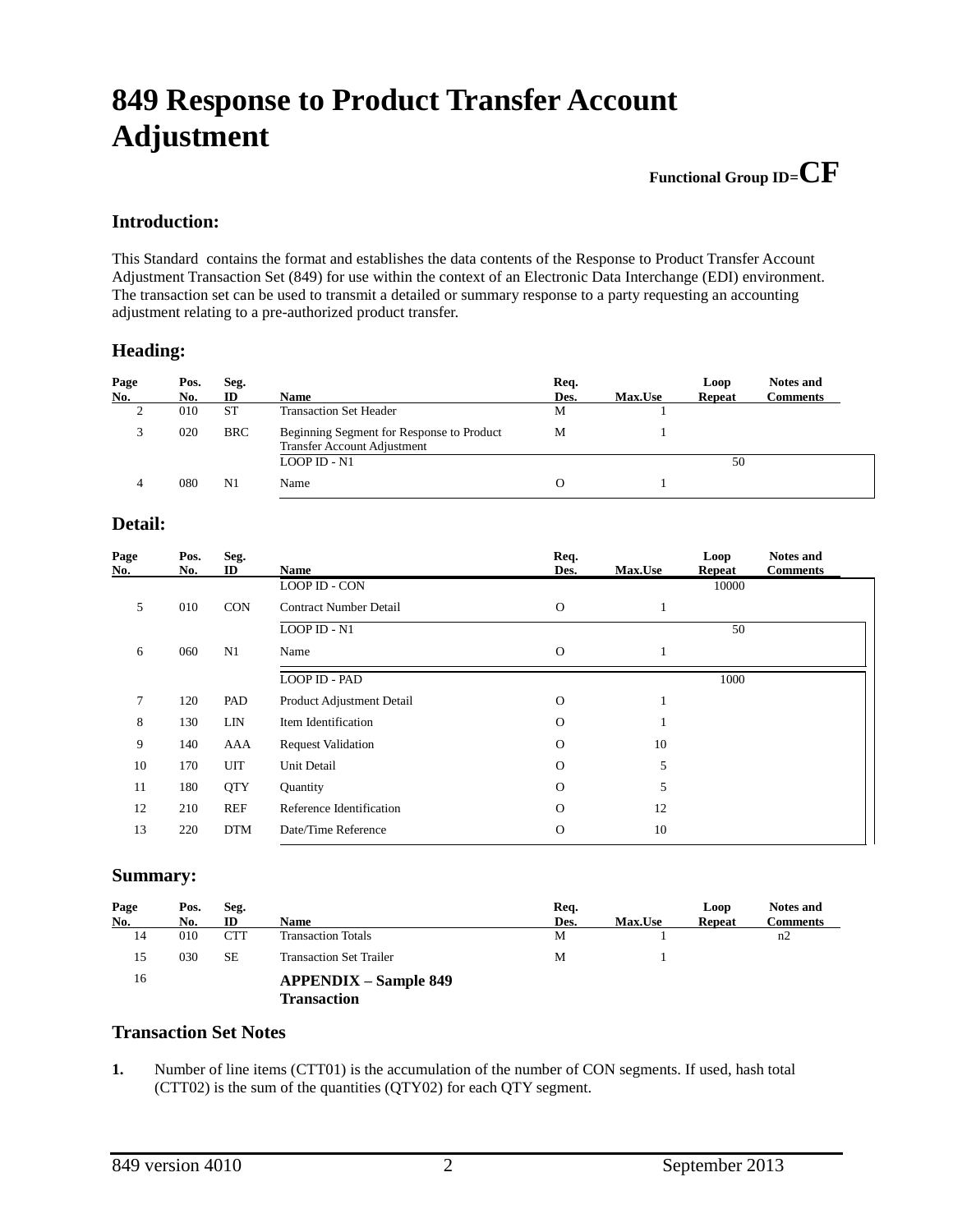| Segment:               | <b>ST</b> Transaction Set Header                                                                                                                                                                                        |
|------------------------|-------------------------------------------------------------------------------------------------------------------------------------------------------------------------------------------------------------------------|
| <b>Position:</b>       | 010                                                                                                                                                                                                                     |
| Loop:                  |                                                                                                                                                                                                                         |
| Level:                 | Heading                                                                                                                                                                                                                 |
| Usage:                 | Mandatory                                                                                                                                                                                                               |
| <b>Max Use:</b>        |                                                                                                                                                                                                                         |
| <b>Purpose:</b>        | To indicate the start of a transaction set and to assign a control number                                                                                                                                               |
| <b>Syntax Notes:</b>   |                                                                                                                                                                                                                         |
| <b>Semantic Notes:</b> | The transaction set identifier (ST01) is used by the translation routines of the<br>1<br>interchange partners to select the appropriate transaction set definition (e.g., 810)<br>selects the Invoice Transaction Set). |

**Comments:**

|   |             |         | <b>Data Element Summary</b>                                                                                                                    |   |                   |
|---|-------------|---------|------------------------------------------------------------------------------------------------------------------------------------------------|---|-------------------|
|   | Ref.        | Data    |                                                                                                                                                |   |                   |
|   | Des.        | Element | <b>Name</b>                                                                                                                                    |   | <b>Attributes</b> |
| M | <b>ST01</b> | 143     | <b>Transaction Set Identifier Code</b>                                                                                                         | М | ID $3/3$          |
|   |             |         | Code uniquely identifying a Transaction Set                                                                                                    |   |                   |
|   |             |         | 849                                                                                                                                            |   |                   |
| М | <b>ST02</b> | 329     | <b>Transaction Set Control Number</b>                                                                                                          | M | AN 4/9            |
|   |             |         | Identifying control number that must be unique within the transaction set<br>functional group assigned by the originator for a transaction set |   |                   |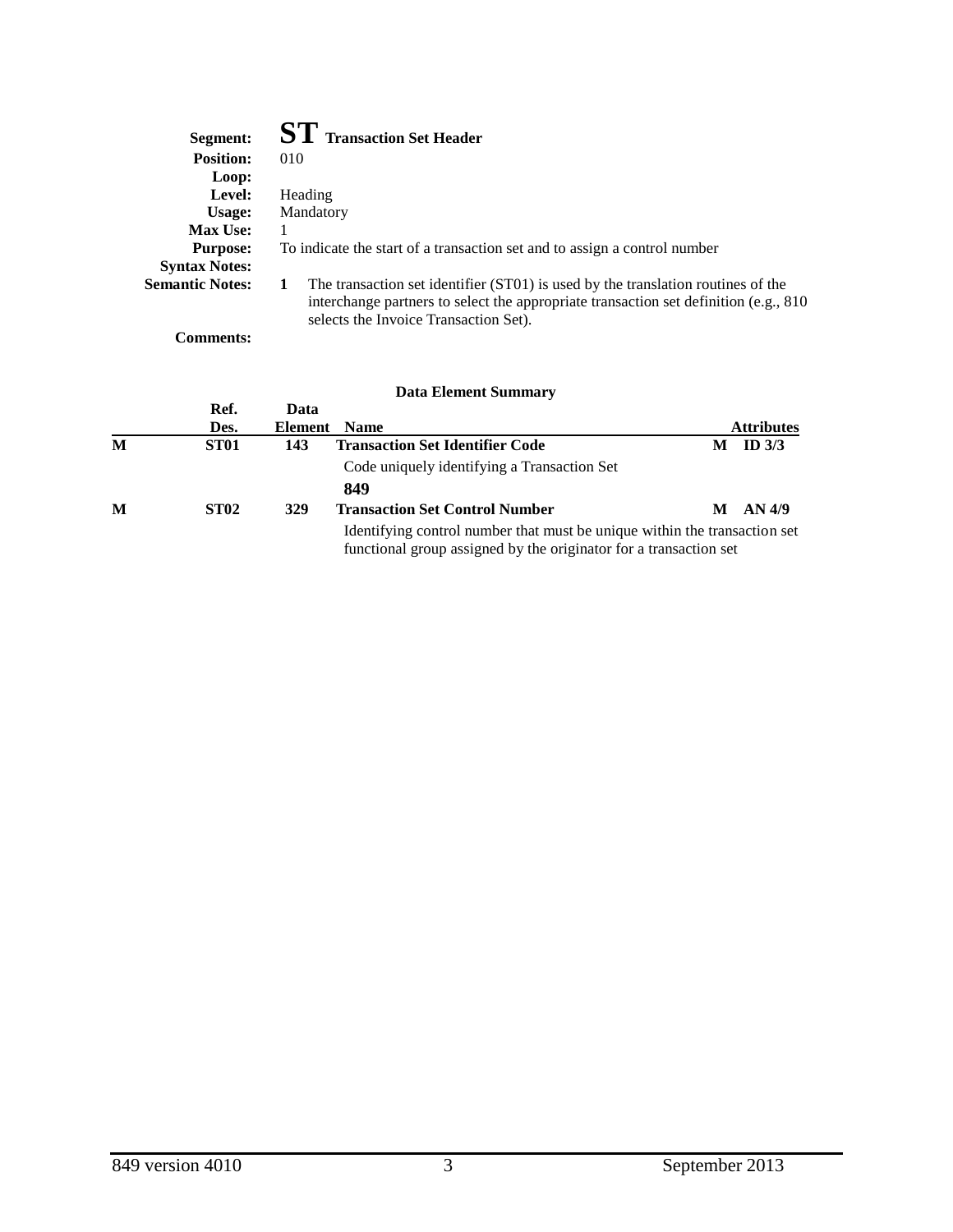| Segment:               | BRC Beginning Segment for Response to Product Transfer Account                            |
|------------------------|-------------------------------------------------------------------------------------------|
|                        | <b>Adjustment</b>                                                                         |
| <b>Position:</b>       | 020                                                                                       |
| Loop:                  |                                                                                           |
| Level:                 | Heading                                                                                   |
| Usage:                 | Mandatory                                                                                 |
| <b>Max Use:</b>        |                                                                                           |
| <b>Purpose:</b>        | To identify the beginning of a Response to Product Transfer Account Adjustment            |
|                        | <b>Transaction Set</b>                                                                    |
| <b>Syntax Notes:</b>   | If either BRC03 or BRC04 is present, then the other is required.<br>1                     |
| <b>Semantic Notes:</b> | BRC02 is the date of the response to product transfer account adjustment.<br>1            |
|                        | BRC05 is the time of the response to product transfer account adjustment.<br>$\mathbf{2}$ |
| <b>Comments:</b>       |                                                                                           |

|   | Ref.<br>Des.      | Data<br>Element | <b>Name</b>                                  |   | <b>Attributes</b> |
|---|-------------------|-----------------|----------------------------------------------|---|-------------------|
| M | <b>BRC01</b>      | 353             | <b>Transaction Set Purpose Code</b>          | M | ID $2/2$          |
|   |                   |                 | Code identifying purpose of transaction set  |   |                   |
|   |                   |                 | 00 - Original                                |   |                   |
| M | BRC <sub>02</sub> | 373             | Date                                         | M | <b>DT 8/8</b>     |
|   |                   |                 | Date expressed as CCYYMMDD                   |   |                   |
|   | <b>BRC03</b>      | 128             | <b>Reference Identification Qualifier</b>    | X | ID $2/3$          |
|   |                   |                 | Code qualifying the Reference Identification |   |                   |
|   |                   |                 | <b>CR</b> - Customer Reference No.           |   |                   |
|   | BRC04             | 127             | <b>Reference Identification</b>              | X | AN 1/30           |
|   |                   |                 | Manufacturer's credit memo                   |   |                   |
|   | BRC05             | 337             | Time                                         | O | <b>TM 4/8</b>     |
|   |                   |                 | <b>Not</b> used                              |   |                   |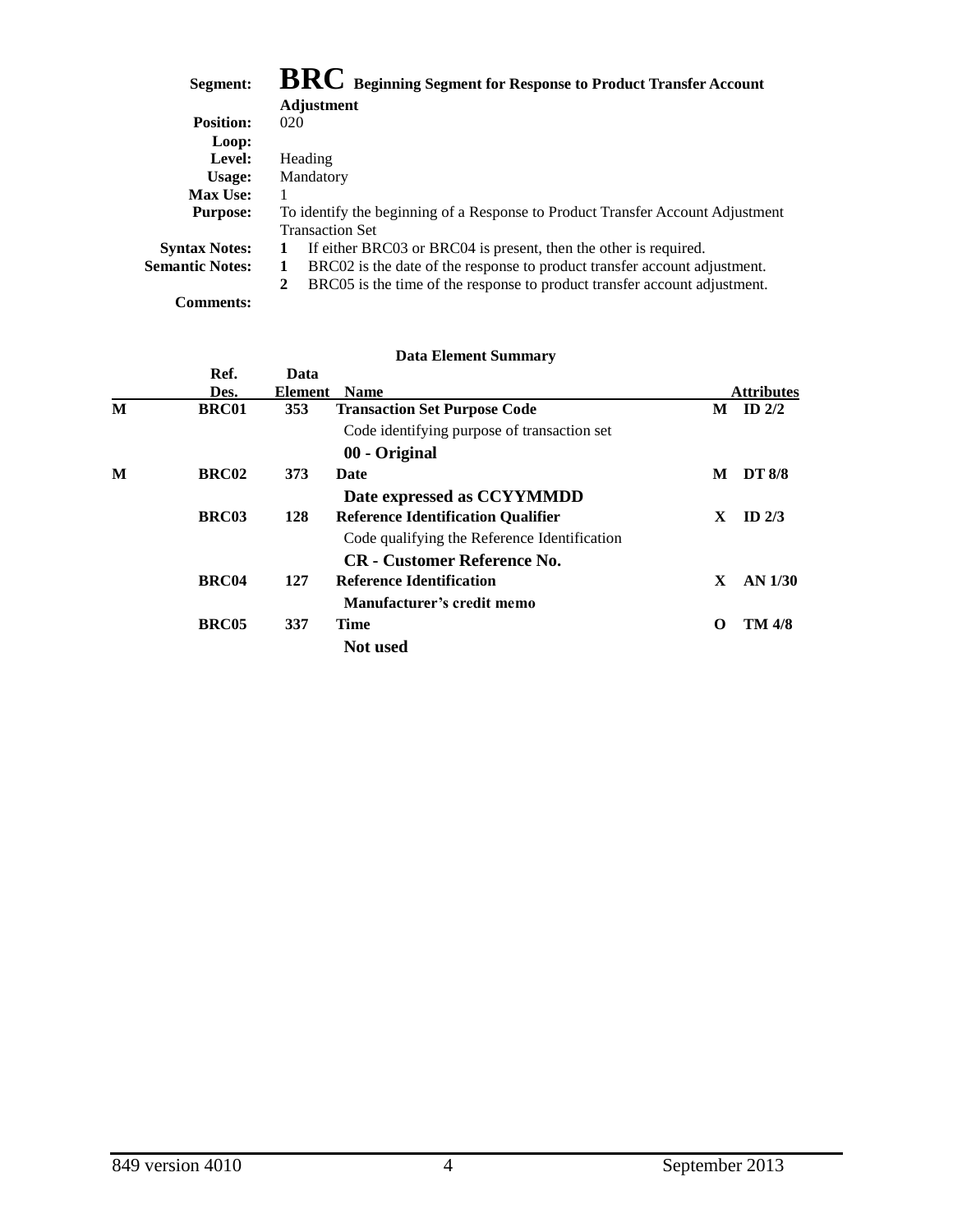| Segment:               | $\bf{N1}$ Name                                                                                                                                                                                                                                     |
|------------------------|----------------------------------------------------------------------------------------------------------------------------------------------------------------------------------------------------------------------------------------------------|
| <b>Position:</b>       | 080                                                                                                                                                                                                                                                |
| Loop:                  | N1<br>Optional                                                                                                                                                                                                                                     |
| Level:                 | Heading                                                                                                                                                                                                                                            |
| Usage:                 | Optional                                                                                                                                                                                                                                           |
| <b>Max Use:</b>        |                                                                                                                                                                                                                                                    |
| <b>Purpose:</b>        | To identify a party by type of organization, name, and code                                                                                                                                                                                        |
| <b>Syntax Notes:</b>   | At least one of N102 or N103 is required.                                                                                                                                                                                                          |
|                        | If either $N103$ or $N104$ is present, then the other is required.<br>2                                                                                                                                                                            |
| <b>Semantic Notes:</b> |                                                                                                                                                                                                                                                    |
| <b>Comments:</b>       | This segment, used alone, provides the most efficient method of providing<br>1<br>organizational identification. To obtain this efficiency the "ID Code" (N104) must<br>provide a key to the table maintained by the transaction processing party. |

|  |  | 2 N105 and N106 further define the type of entity in N101. |  |  |
|--|--|------------------------------------------------------------|--|--|
|  |  |                                                            |  |  |

|   | Ref.<br>Des.     | Data<br><b>Element</b> | <b>Name</b>                                                                                                                                                                                                                                                                                                        |              | <b>Attributes</b> |
|---|------------------|------------------------|--------------------------------------------------------------------------------------------------------------------------------------------------------------------------------------------------------------------------------------------------------------------------------------------------------------------|--------------|-------------------|
| M | N101             | 98                     | <b>Entity Identifier Code</b>                                                                                                                                                                                                                                                                                      | M            | ID $2/3$          |
|   |                  |                        | Code identifying an organizational entity, a physical location, property or an<br>individual<br><b>DB</b> - Distribution branch                                                                                                                                                                                    |              |                   |
|   | N <sub>102</sub> | 93                     | <b>Name</b>                                                                                                                                                                                                                                                                                                        | $\mathbf{X}$ | AN 1/60           |
|   |                  |                        | <b>Optional</b>                                                                                                                                                                                                                                                                                                    |              |                   |
|   | N <sub>103</sub> | 66                     | <b>Identification Code Qualifier</b>                                                                                                                                                                                                                                                                               | X            | ID $1/2$          |
|   | N <sub>104</sub> | 67                     | Code designating the system/method of code structure used for Identification<br>Code $(67)$<br>91 - Assigned by supplier<br>92 - Assigned by distributor<br><b>Identification Code</b><br>If previous qualifier $= 91$ ,<br>Supplier's code<br>If previous qualifier $= 92$ ,<br><b>Distribution branch number</b> | X            | AN 2/80           |
|   | N <sub>105</sub> | 706                    | <b>Entity Relationship Code</b>                                                                                                                                                                                                                                                                                    | $\Omega$     | ID $2/2$          |
|   |                  |                        | Code describing entity relationship<br>Not used                                                                                                                                                                                                                                                                    |              |                   |
|   | N <sub>106</sub> | 98                     | <b>Entity Identifier Code</b>                                                                                                                                                                                                                                                                                      | O            | ID $2/3$          |
|   |                  |                        | Code identifying an organizational entity, a physical location, property or an<br>individual<br>Not used                                                                                                                                                                                                           |              |                   |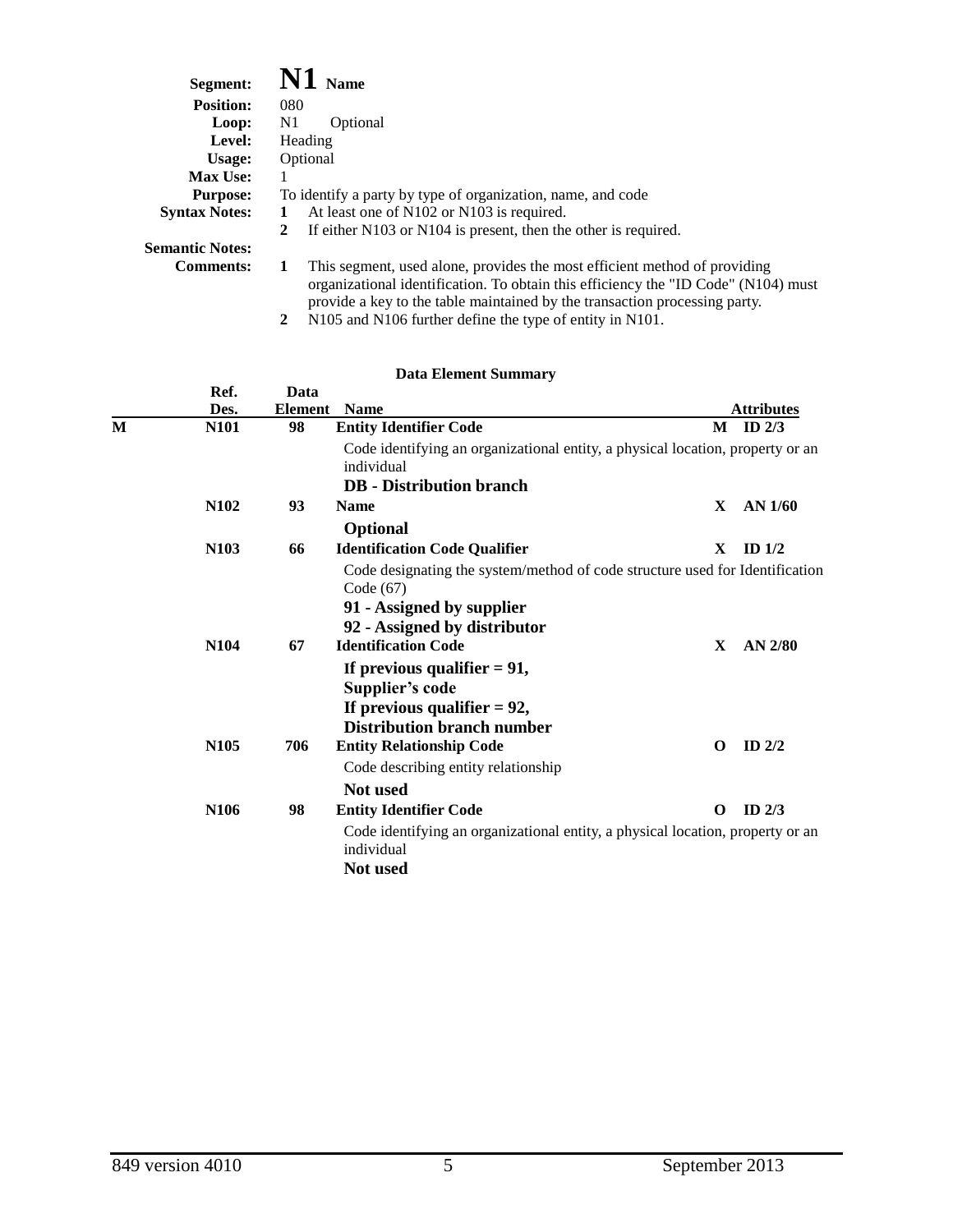Segment: **CON** Contract Number Detail<br>Position: 010 **Position: Loop:** CON Optional **Level:** Detail **Usage:** Optional **Max Use:** 1 **Purpose:** To specify contract or reference number and status **Syntax Notes: Semantic Notes: Comments:**

|                   |      | $\boldsymbol{\nu}$ utu Enchicht $\omega$ unninus $\boldsymbol{\mu}$ |                |                   |
|-------------------|------|---------------------------------------------------------------------|----------------|-------------------|
| Ref.              | Data |                                                                     |                |                   |
| Des.              |      | <b>Name</b>                                                         |                | <b>Attributes</b> |
| CON <sub>01</sub> | 128  | <b>Reference Identification Qualifier</b>                           | M              | ID $2/3$          |
|                   |      | Code qualifying the Reference Identification                        |                |                   |
|                   |      | <b>PR</b> - Price Authorization Number                              |                |                   |
| CON <sub>02</sub> | 127  | <b>Reference Identification</b>                                     | M              | AN 1/30           |
|                   |      | <b>Authorization Number</b>                                         |                |                   |
| CON <sub>03</sub> | 846  | <b>Contract Status Code</b>                                         | М              | $ID$ 2/2          |
|                   |      | Code designating the current status of the contract                 |                |                   |
|                   |      | VA - Open Contract                                                  |                |                   |
|                   |      |                                                                     | <b>Element</b> |                   |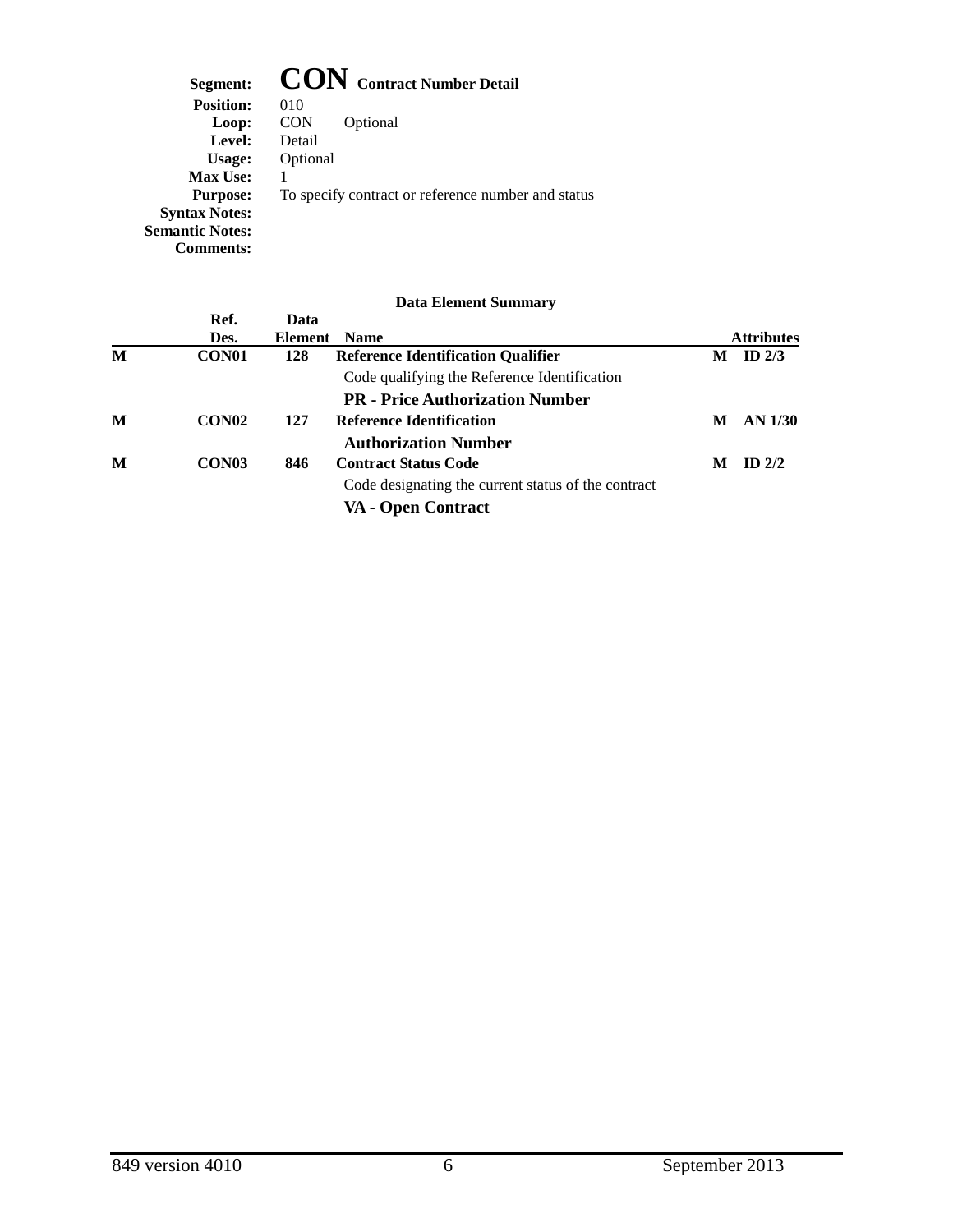| Segment:               | $\bf{N1}$ Name                                                                                                                                                                                                                                     |
|------------------------|----------------------------------------------------------------------------------------------------------------------------------------------------------------------------------------------------------------------------------------------------|
| <b>Position:</b>       | 060                                                                                                                                                                                                                                                |
| Loop:                  | N1<br>Optional                                                                                                                                                                                                                                     |
| Level:                 | Detail                                                                                                                                                                                                                                             |
| Usage:                 | Optional                                                                                                                                                                                                                                           |
| <b>Max Use:</b>        |                                                                                                                                                                                                                                                    |
| <b>Purpose:</b>        | To identify a party by type of organization, name, and code                                                                                                                                                                                        |
| <b>Syntax Notes:</b>   | At least one of N102 or N103 is required.                                                                                                                                                                                                          |
|                        | If either $N103$ or $N104$ is present, then the other is required.<br>2                                                                                                                                                                            |
| <b>Semantic Notes:</b> |                                                                                                                                                                                                                                                    |
| <b>Comments:</b>       | This segment, used alone, provides the most efficient method of providing<br>1<br>organizational identification. To obtain this efficiency the "ID Code" (N104) must<br>provide a key to the table maintained by the transaction processing party. |

|  | 2 N105 and N106 further define the type of entity in N101. |  |  |  |
|--|------------------------------------------------------------|--|--|--|
|  |                                                            |  |  |  |

|   | Ref.<br>Des.     | Data<br><b>Element</b> | <b>Name</b>                                                                                  |              | <b>Attributes</b> |
|---|------------------|------------------------|----------------------------------------------------------------------------------------------|--------------|-------------------|
| М | <b>N101</b>      | 98                     | <b>Entity Identifier Code</b>                                                                | M            | ID $2/3$          |
|   |                  |                        | Code identifying an organizational entity, a physical location, property or an<br>individual |              |                   |
|   |                  |                        | <b>BY</b> - Buying party                                                                     |              |                   |
|   | N <sub>102</sub> | 93                     | <b>Name</b>                                                                                  | X            | $AN$ 1/60         |
|   |                  |                        | <b>Customer Name</b>                                                                         |              |                   |
|   | N <sub>103</sub> | 66                     | <b>Identification Code Qualifier</b>                                                         | X            | ID $1/2$          |
|   |                  |                        | Code designating the system/method of code structure used for Identification<br>Code (67)    |              |                   |
|   |                  |                        | 92 - Assigned by distributor                                                                 |              |                   |
|   | N <sub>104</sub> | 67                     | <b>Identification Code</b>                                                                   | $\mathbf{X}$ | AN 2/80           |
|   |                  |                        | Distributor's customer number                                                                |              |                   |
|   | N <sub>105</sub> | 706                    | <b>Entity Relationship Code</b>                                                              | O            | ID $2/2$          |
|   |                  |                        | Code describing entity relationship                                                          |              |                   |
|   |                  |                        | Not used                                                                                     |              |                   |
|   | N <sub>106</sub> | 98                     | <b>Entity Identifier Code</b>                                                                | O            | ID $2/3$          |
|   |                  |                        | Code identifying an organizational entity, a physical location, property or an<br>individual |              |                   |
|   |                  |                        | Not used                                                                                     |              |                   |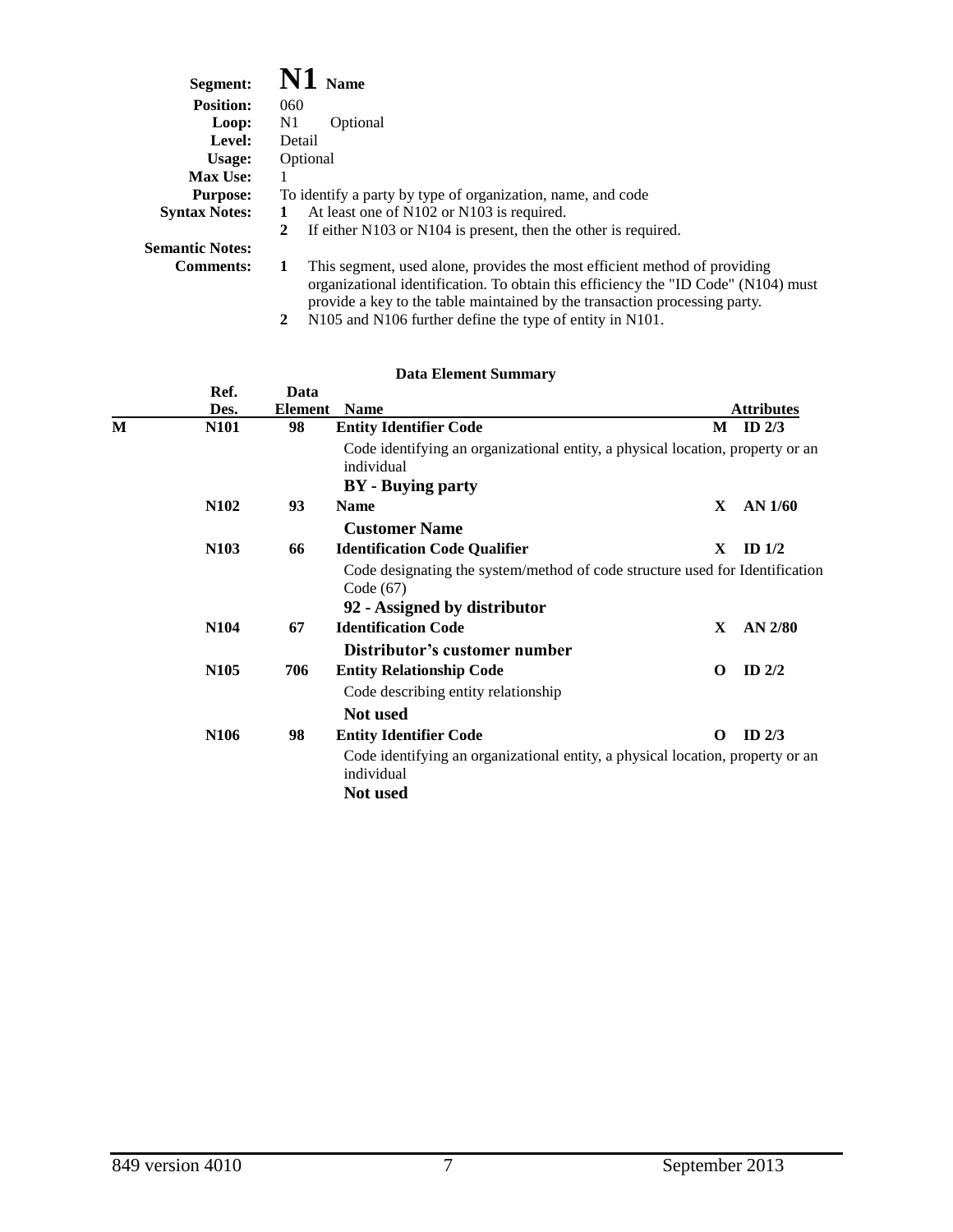| Segment:               | PAD Product Adjustment Detail                                         |
|------------------------|-----------------------------------------------------------------------|
| <b>Position:</b>       | 120                                                                   |
| Loop:                  | PAD<br>Optional                                                       |
| Level:                 | Detail                                                                |
| Usage:                 | Optional                                                              |
| <b>Max Use:</b>        |                                                                       |
| <b>Purpose:</b>        | To specify the product transfer type, and/or line item number         |
| <b>Syntax Notes:</b>   | At least one of PAD01 or PAD02 is required.                           |
|                        | If either PAD04 or PAD05 is present, then the other is required.<br>2 |
| <b>Semantic Notes:</b> | PAD01 is the line item identification.                                |
| <b>Comments:</b>       |                                                                       |

| Ref.<br>Des.      | Data<br><b>Element</b> | <b>Name</b>                                              | <b>Attributes</b> |
|-------------------|------------------------|----------------------------------------------------------|-------------------|
| PAD <sub>01</sub> | <b>350</b>             | <b>Assigned Identification</b><br>$\mathbf{X}$           | AN 1/20           |
|                   |                        | <b>Adjustment Number</b>                                 |                   |
|                   |                        | Can be used to identify line number on customer's order. |                   |
| PAD <sub>02</sub> | 521                    | <b>Product Transfer Type Code</b><br>X.                  | ID $2/2$          |
|                   |                        | Code identifying the type of product transfer            |                   |
|                   |                        | SD - Ship & Debit                                        |                   |
| PAD <sub>03</sub> | 670                    | <b>Change or Response Type Code</b><br>O                 | ID $2/2$          |
|                   |                        | Code specifying the type of change to the line item      |                   |
|                   |                        | Not used                                                 |                   |
| PAD <sub>04</sub> | 648                    | <b>Price Multiplier Qualifier</b><br>X                   | ID $3/3$          |
|                   |                        | Code indicating the type of price multiplier             |                   |
|                   |                        | <b>Not</b> used                                          |                   |
| PAD <sub>05</sub> | 649                    | X<br><b>Multiplier</b>                                   | $R\ 1/10$         |
|                   |                        | Not used                                                 |                   |
|                   |                        |                                                          |                   |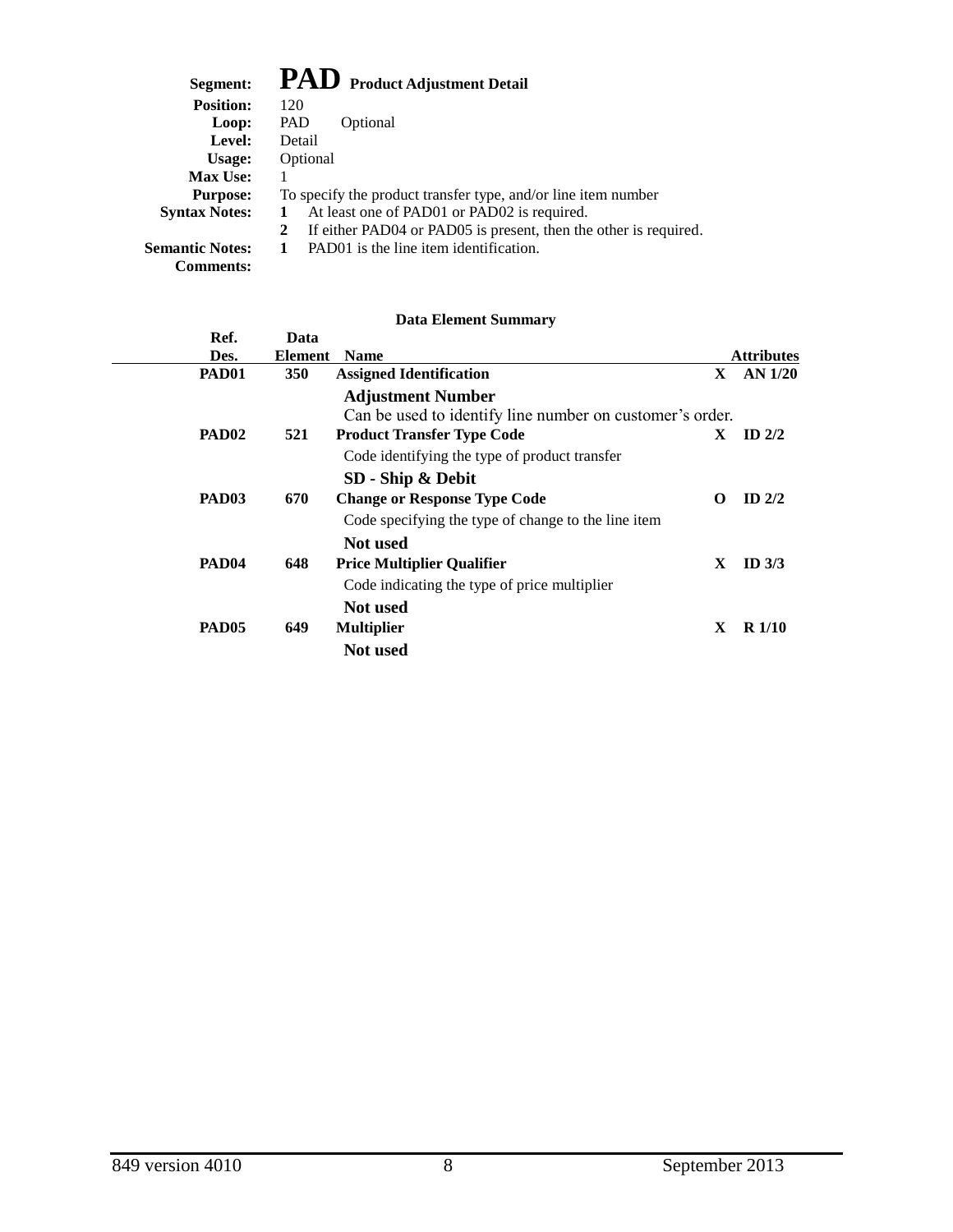| Segment:               | <b>LIN</b> Item Identification                                                                       |
|------------------------|------------------------------------------------------------------------------------------------------|
| <b>Position:</b>       | 130                                                                                                  |
| Loop:                  | PAD<br>Optional                                                                                      |
| Level:                 | Detail                                                                                               |
| Usage:                 | Optional                                                                                             |
| <b>Max Use:</b>        |                                                                                                      |
| <b>Purpose:</b>        | To specify basic item identification data                                                            |
| <b>Syntax Notes:</b>   |                                                                                                      |
| <b>Semantic Notes:</b> | LIN01 is the line item identification                                                                |
| <b>Comments:</b>       | See the Data Dictionary for a complete list of IDs.<br>1                                             |
|                        | LIN02 through LIN31 provide for fifteen different product/service IDs for each item.<br>$\mathbf{2}$ |
|                        | For example: Case, Color, Drawing No., U.P.C. No., ISBN No., Model No., or SKU.                      |

|   | Ref.<br>Des.       | Data<br>Element | <b>Name</b>                                                                                                                 |   | <b>Attributes</b> |
|---|--------------------|-----------------|-----------------------------------------------------------------------------------------------------------------------------|---|-------------------|
|   | LIN <sub>01</sub>  | <b>350</b>      | <b>Assigned Identification</b>                                                                                              | О | $AN$ 1/20         |
|   |                    |                 | Alphanumeric characters assigned for differentiation within a transaction set                                               |   |                   |
| M | LIN <sub>0</sub> 2 | 235             | <b>Product/Service ID Qualifier</b>                                                                                         | M | ID $2/2$          |
|   |                    |                 | Code identifying the type/source of the descriptive number used in<br>Product/Service ID (234)<br>VP - Vendor's part number |   |                   |
| M | LIN <sub>03</sub>  | 234             | <b>Product/Service ID</b>                                                                                                   | M | AN 1/48           |
|   |                    |                 | Vendor part number                                                                                                          |   |                   |

**Note: Elements LIN04 through LIN31 are not used.**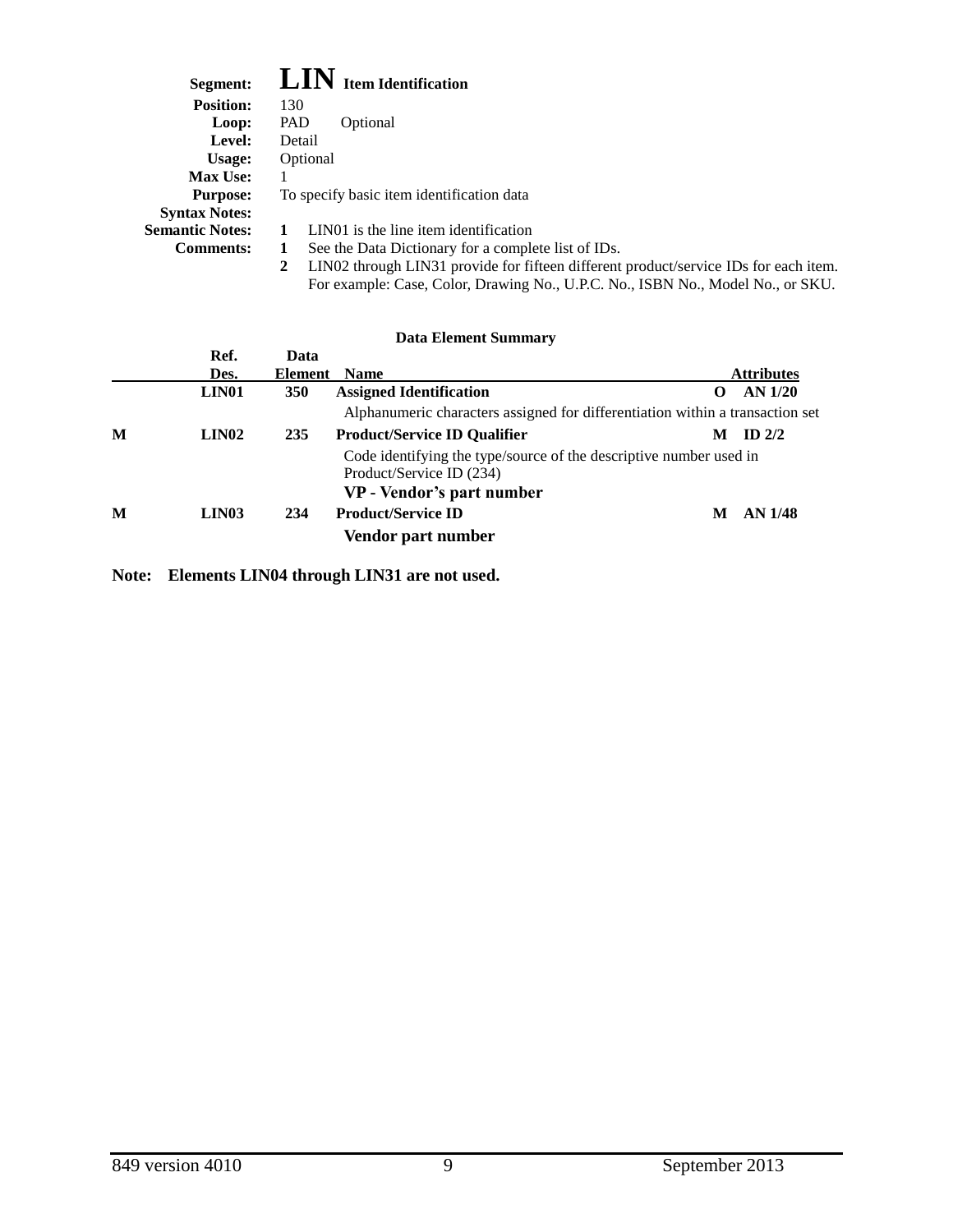| Segment:               | ${\bf AAA}$ Request Validation                                                                                                                       |
|------------------------|------------------------------------------------------------------------------------------------------------------------------------------------------|
| <b>Position:</b>       | 140                                                                                                                                                  |
| Loop:                  | PAD<br>Optional                                                                                                                                      |
| Level:                 | Detail                                                                                                                                               |
| Usage:                 | Optional                                                                                                                                             |
| <b>Max Use:</b>        | 10                                                                                                                                                   |
| <b>Purpose:</b>        | To specify the validity of the request and indicate follow-up action authorized                                                                      |
| <b>Syntax Notes:</b>   |                                                                                                                                                      |
| <b>Semantic Notes:</b> | AAA01 designates whether the request is valid or invalid. Code "Y" indicates that<br>the code is valid; code "N" indicates that the code is invalid. |
| <b>Comments:</b>       | If AAA02 is used, AAA03 contains a code from an industry code list.                                                                                  |

|   | Ref.  | Data    |                                                          |          |                   |
|---|-------|---------|----------------------------------------------------------|----------|-------------------|
|   | Des.  | Element | <b>Name</b>                                              |          | <b>Attributes</b> |
| M | AAA01 | 1073    | <b>Yes/No Condition or Response Code</b>                 | М        | ID <sub>1/1</sub> |
|   |       |         | Code indicating a Yes or No condition or response        |          |                   |
|   |       |         | V - Valid request                                        |          |                   |
|   |       |         | I - Invalid request                                      |          |                   |
|   | AA402 | 559     | <b>Agency Qualifier Code</b>                             | $\Omega$ | $ID$ 2/2          |
|   |       |         | Code identifying the agency assigning the code values    |          |                   |
|   |       |         | Not used                                                 |          |                   |
|   | AA403 | 901     | <b>Reject Reason Code</b>                                | $\Omega$ | $ID$ 2/2          |
|   |       |         | Code assigned by issuer to identify reason for rejection |          |                   |
|   | AAA04 | 889     | <b>Follow-up Action Code</b>                             | $\Omega$ | ID <sub>1/1</sub> |
|   |       |         | Code identifying follow-up actions allowed               |          |                   |
|   |       |         | Not used.                                                |          |                   |
|   |       |         |                                                          |          |                   |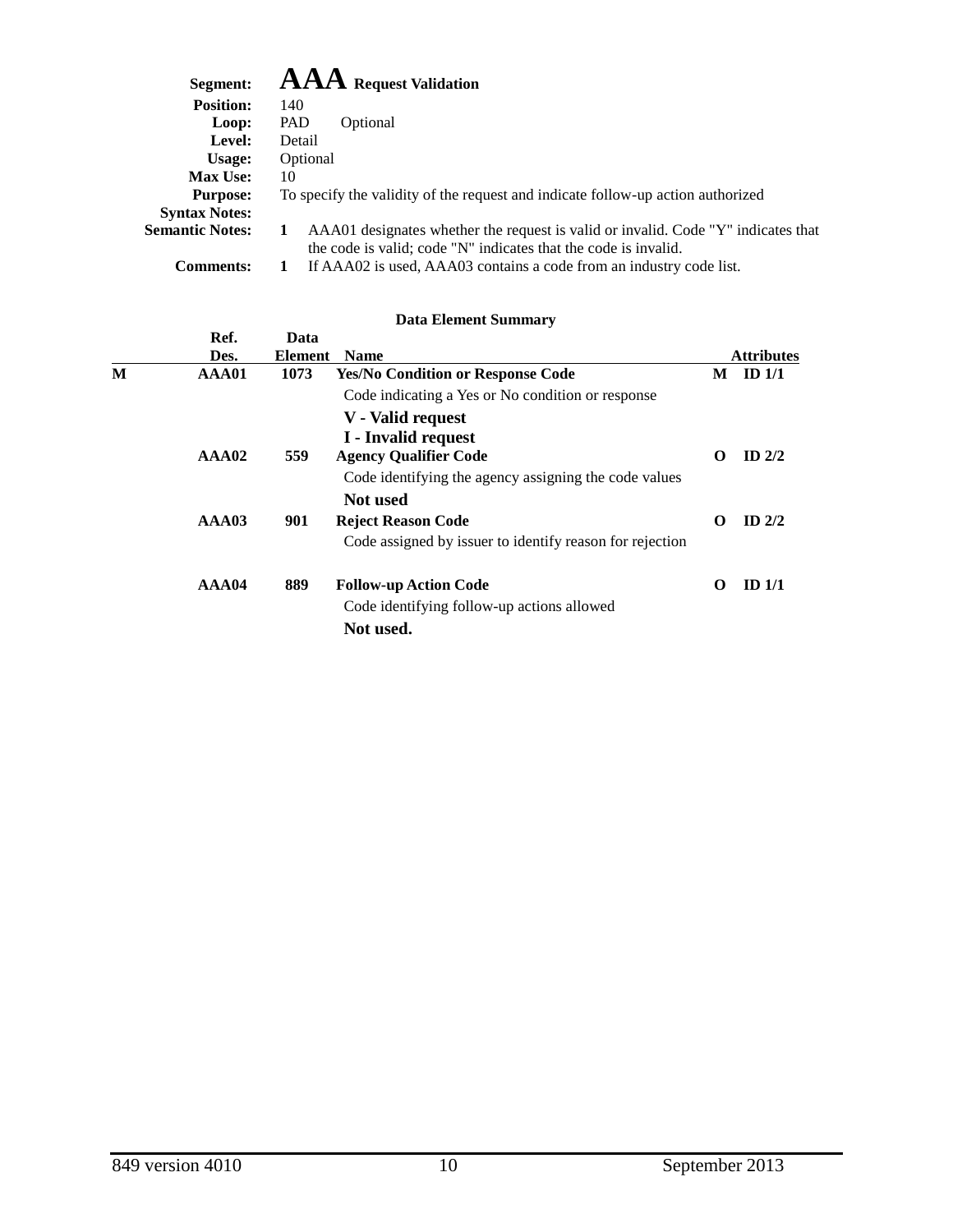| Segment:               | <b>UIT</b> Unit Detail                            |
|------------------------|---------------------------------------------------|
| <b>Position:</b>       | 170                                               |
| Loop:                  | Optional<br>PAD                                   |
| Level:                 | Detail                                            |
| Usage:                 | Optional                                          |
| <b>Max Use:</b>        | 5                                                 |
| <b>Purpose:</b>        | To specify item unit data                         |
| <b>Syntax Notes:</b>   | If UIT03 is present, then UIT02 is required.<br>1 |
| <b>Semantic Notes:</b> |                                                   |
| Comments:              |                                                   |

|   | Ref.              | Data        |                                                                                                                                |    |                   |
|---|-------------------|-------------|--------------------------------------------------------------------------------------------------------------------------------|----|-------------------|
|   | Des.              | Element     | <b>Name</b>                                                                                                                    |    | <b>Attributes</b> |
| M | UIT <sub>01</sub> | <b>C001</b> | <b>Composite Unit of Measure</b>                                                                                               | M  |                   |
|   |                   |             | To identify a composite unit of measure (See Figures Appendix for examples<br>of use)                                          |    |                   |
| M | <b>C00101</b>     | 355         | <b>Unit or Basis for Measurement Code</b>                                                                                      | М  | ID $2/2$          |
|   |                   |             | Code specifying the units in which a value is being expressed, or manner in<br>which a measurement has been taken<br>EA - Each |    |                   |
|   | UIT <sub>02</sub> | 212         | <b>Unit Price</b>                                                                                                              | X. | <b>R</b> 1/17     |
|   |                   |             | <b>Maximum of five decimal places</b>                                                                                          |    |                   |
|   | <b>UIT03</b>      | 639         | <b>Basis of Unit Price Code</b>                                                                                                | 0  | ID $2/2$          |
|   |                   |             | Code identifying the type of unit price for an item                                                                            |    |                   |
|   |                   |             | RS - Resale price                                                                                                              |    |                   |
|   |                   |             | <b>CA</b> - Original cost                                                                                                      |    |                   |
|   |                   |             | QT - Quoted price                                                                                                              |    |                   |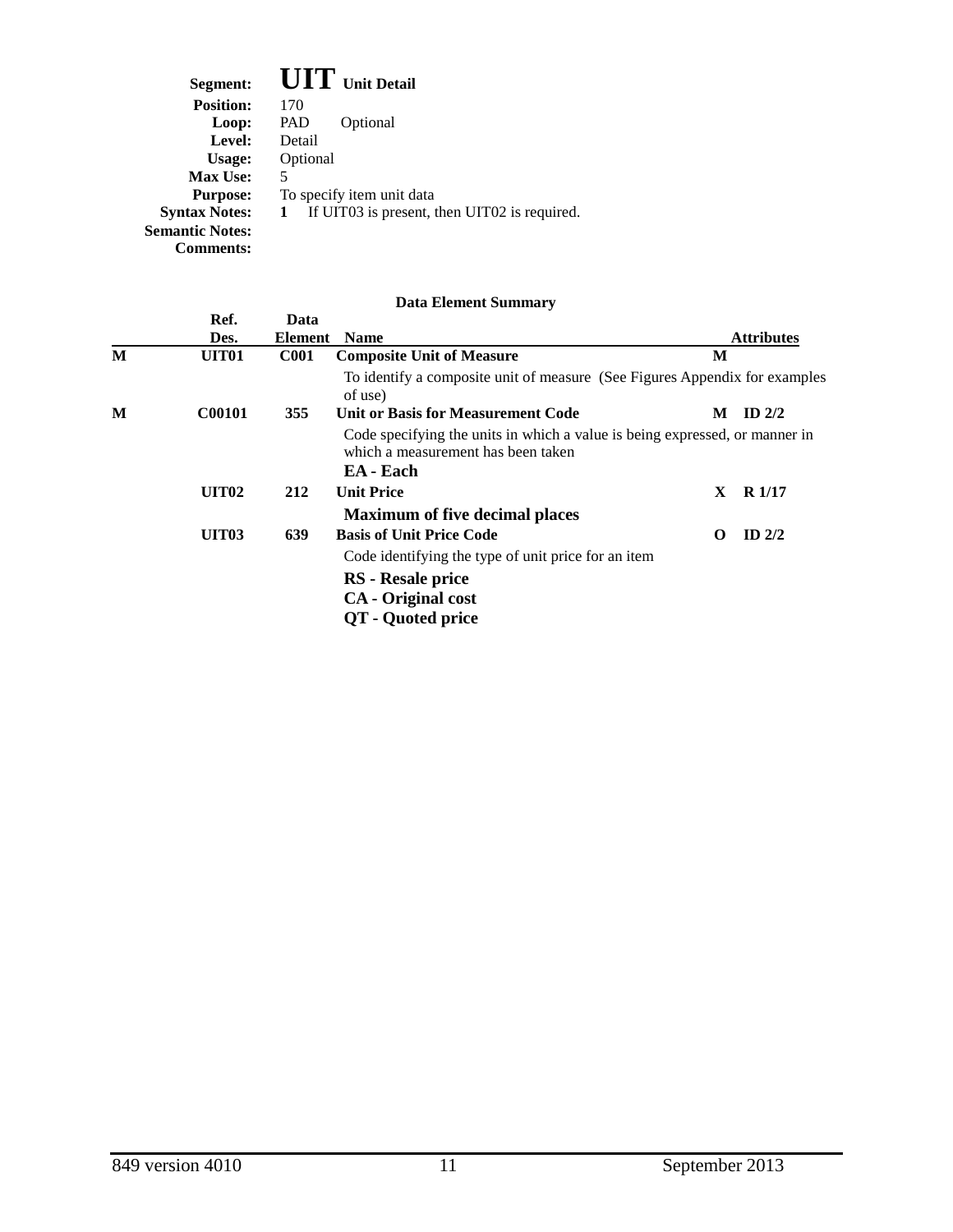| Segment:               | $\mathbf{O}$ TY Quantity                        |
|------------------------|-------------------------------------------------|
| <b>Position:</b>       | 180                                             |
| Loop:                  | PAD<br>Optional                                 |
| Level:                 | Detail                                          |
| Usage:                 | Optional                                        |
| <b>Max Use:</b>        | 5                                               |
| <b>Purpose:</b>        | To specify quantity information                 |
| <b>Syntax Notes:</b>   | At least one of QTY02 or QTY04 is required.     |
|                        | Only one of QTY02 or QTY04 may be present.<br>2 |
| <b>Semantic Notes:</b> | QTY04 is used when the quantity is non-numeric. |
| <b>Comments:</b>       |                                                 |

|   | Ref.              | Data        |                                                                                                                                  |          |                   |
|---|-------------------|-------------|----------------------------------------------------------------------------------------------------------------------------------|----------|-------------------|
|   | Des.              | Element     | <b>Name</b>                                                                                                                      |          | <b>Attributes</b> |
| M | QTY <sub>01</sub> | 673         | <b>Quantity Qualifier</b>                                                                                                        | М        | ID $2/2$          |
|   |                   |             | Code specifying the type of quantity                                                                                             |          |                   |
|   |                   |             | 39 - Quantity shipped                                                                                                            |          |                   |
|   | QTY <sub>02</sub> | <b>380</b>  | Quantity                                                                                                                         | X        | R1/15             |
|   |                   |             | <b>Quantity shipped</b>                                                                                                          |          |                   |
|   | QTY03             | <b>C001</b> | <b>Composite Unit of Measure</b>                                                                                                 | $\Omega$ |                   |
|   |                   |             | To identify a composite unit of measure (See Figures Appendix for examples<br>of use)                                            |          |                   |
| M | <b>C00101</b>     | 355         | <b>Unit or Basis for Measurement Code</b>                                                                                        | M        | $ID$ 2/2          |
|   |                   |             | Code specifying the units in which a value is being expressed, or manner in<br>which a measurement has been taken<br>$EA$ - Each |          |                   |
|   | QTY <sub>04</sub> | 61          | <b>Free-Form Message</b>                                                                                                         | X        | AN 1/30           |
|   |                   |             | Not used                                                                                                                         |          |                   |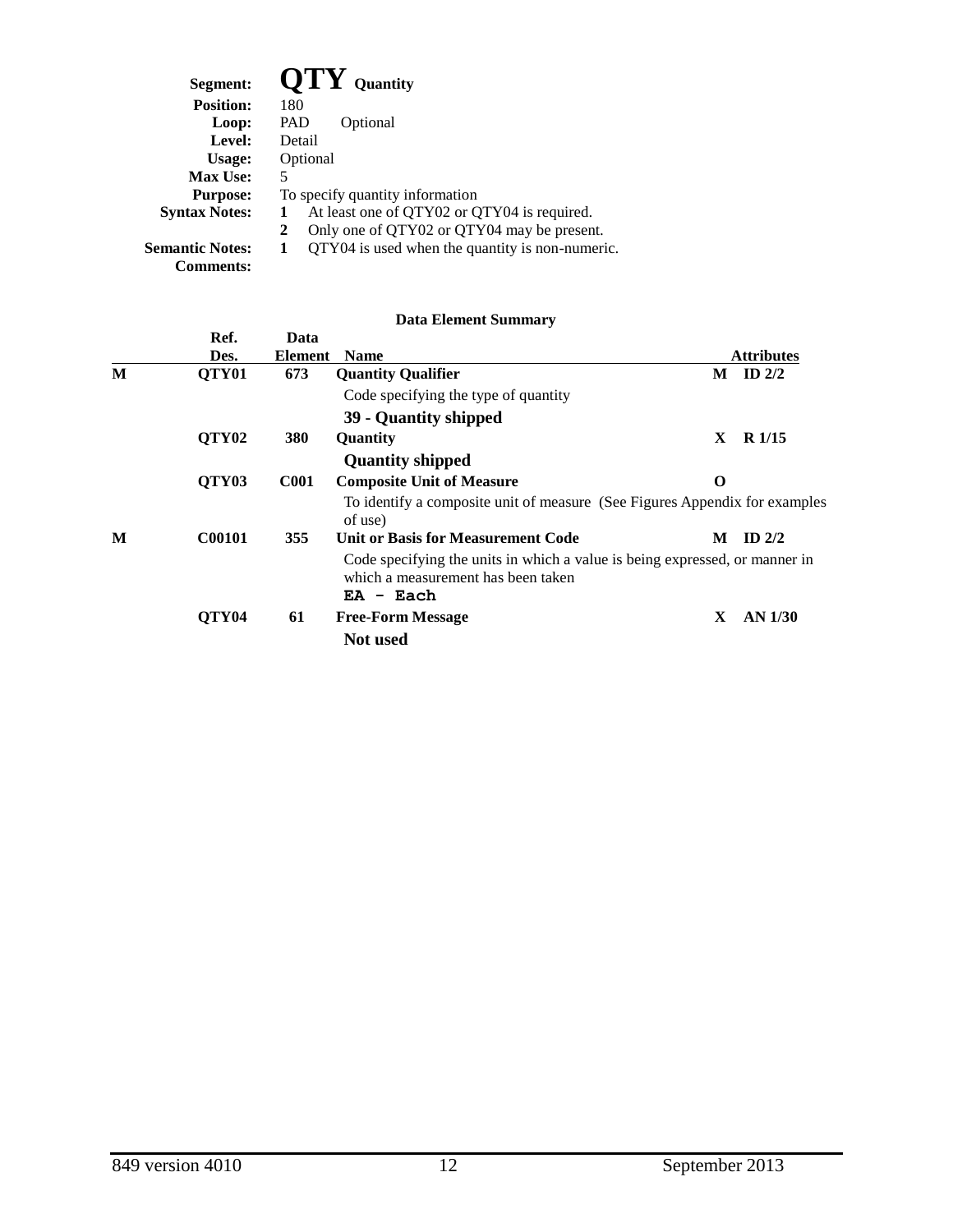| <b>REF</b> Reference Identification<br>Segment: |                                                                         |  |  |  |  |  |  |  |
|-------------------------------------------------|-------------------------------------------------------------------------|--|--|--|--|--|--|--|
| <b>Position:</b>                                | 210                                                                     |  |  |  |  |  |  |  |
| Loop:                                           | <b>PAD</b><br>Optional                                                  |  |  |  |  |  |  |  |
| Level:                                          | Detail                                                                  |  |  |  |  |  |  |  |
| Usage:                                          | Optional                                                                |  |  |  |  |  |  |  |
| <b>Max Use:</b>                                 | 12                                                                      |  |  |  |  |  |  |  |
| <b>Purpose:</b>                                 | To specify identifying information                                      |  |  |  |  |  |  |  |
| <b>Syntax Notes:</b>                            | At least one of REF02 or REF03 is required.                             |  |  |  |  |  |  |  |
|                                                 | If either C04003 or C04004 is present, then the other is required.<br>2 |  |  |  |  |  |  |  |
|                                                 | If either C04005 or C04006 is present, then the other is required.<br>3 |  |  |  |  |  |  |  |
| <b>Semantic Notes:</b>                          | REF04 contains data relating to the value cited in REF02.<br>1          |  |  |  |  |  |  |  |
| <b>Comments:</b>                                |                                                                         |  |  |  |  |  |  |  |

|   |                   |             | <b>Data Element Summary</b>                                                                                                    |    |                   |
|---|-------------------|-------------|--------------------------------------------------------------------------------------------------------------------------------|----|-------------------|
|   | Ref.              | Data        |                                                                                                                                |    |                   |
|   | Des.              | Element     | <b>Name</b>                                                                                                                    |    | <b>Attributes</b> |
| М | REF01             | 128         | <b>Reference Identification Qualifier</b>                                                                                      |    | $M$ ID $2/3$      |
|   |                   |             | Code qualifying the Reference Identification                                                                                   |    |                   |
|   |                   |             | <b>DI</b> - Invoice Number (Distributor's Invoice Number)<br><b>PO</b> - Purchase Order (Customer PO Number)                   |    |                   |
|   |                   |             | $LI$ – Line Item Identifier (Seller's).                                                                                        |    |                   |
|   | REF <sub>02</sub> | 127         | <b>Reference Identification</b>                                                                                                | X. | AN 1/30           |
|   |                   |             | Reference information as defined for a particular Transaction Set or as<br>specified by the Reference Identification Qualifier |    |                   |
|   | REF <sub>03</sub> | 352         | <b>Description</b>                                                                                                             | X  | AN 1/80           |
|   |                   |             | Not used                                                                                                                       |    |                   |
|   | REF <sub>04</sub> | <b>C040</b> | Reference Identifier                                                                                                           | O  |                   |
|   |                   |             | <b>Not</b> used                                                                                                                |    |                   |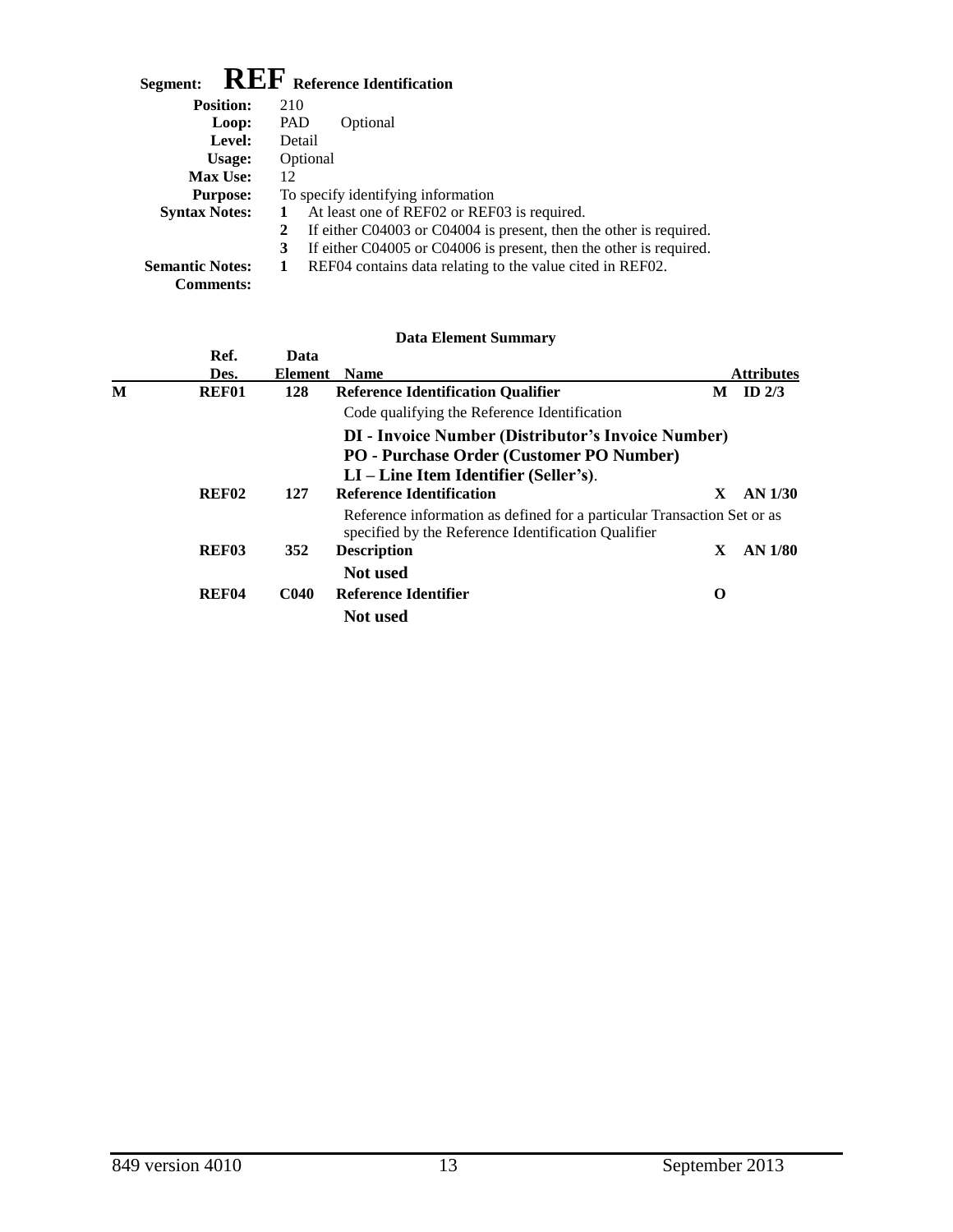| Segment:               | <b>DTM</b> Date/Time Reference                                        |
|------------------------|-----------------------------------------------------------------------|
| <b>Position:</b>       | 220                                                                   |
| Loop:                  | <b>PAD</b><br>Optional                                                |
| Level:                 | Detail                                                                |
| Usage:                 | Optional                                                              |
| <b>Max Use:</b>        | 10                                                                    |
| <b>Purpose:</b>        | To specify pertinent dates and times                                  |
| <b>Syntax Notes:</b>   | At least one of DTM02 DTM03 or DTM05 is required.<br>1                |
|                        | If DTM04 is present, then DTM03 is required.<br>2                     |
|                        | 3<br>If either DTM05 or DTM06 is present, then the other is required. |
| <b>Semantic Notes:</b> |                                                                       |
| <b>Comments:</b>       |                                                                       |

|   |                   |              | <b>Data Element Summary</b>                                 |    |                   |
|---|-------------------|--------------|-------------------------------------------------------------|----|-------------------|
|   | Ref.              | Data         |                                                             |    |                   |
|   | Des.              | Element Name |                                                             |    | <b>Attributes</b> |
| M | DTM01             | 374          | <b>Date/Time Qualifier</b>                                  | M  | ID $3/3$          |
|   |                   |              | Code specifying type of date or time, or both date and time |    |                   |
|   |                   |              | 003 - Invoice date                                          |    |                   |
|   | DTM <sub>02</sub> | 373          | Date                                                        | X. | <b>DT 8/8</b>     |
|   |                   |              | <b>Sales Date</b>                                           |    |                   |

**Note: Elements DTM03 – DTM06 are not used**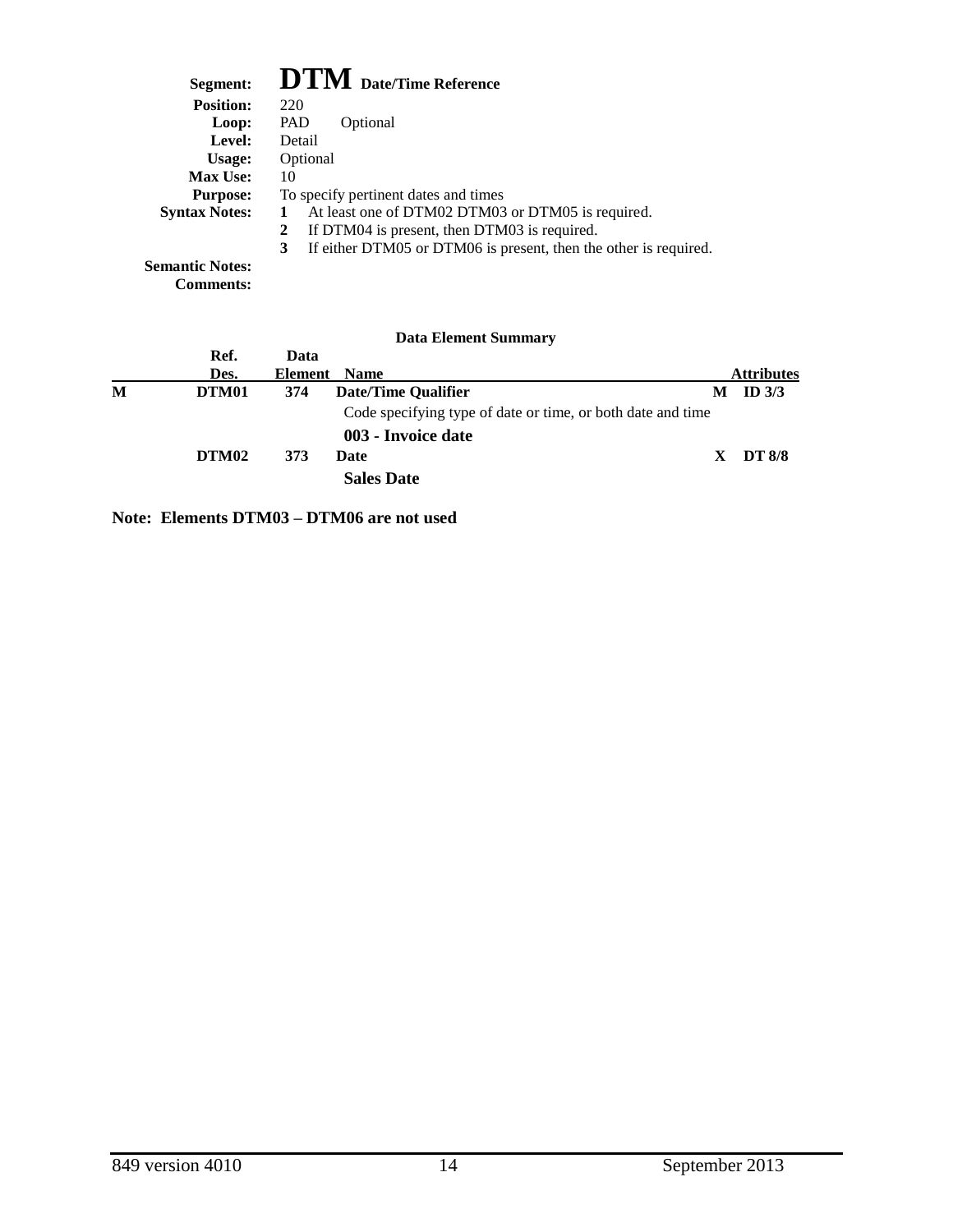| <b>CTT</b> Transaction Totals<br>Segment: |                                                                                                               |  |  |  |  |  |  |  |
|-------------------------------------------|---------------------------------------------------------------------------------------------------------------|--|--|--|--|--|--|--|
| <b>Position:</b>                          | 010                                                                                                           |  |  |  |  |  |  |  |
| Loop:                                     |                                                                                                               |  |  |  |  |  |  |  |
| Level:                                    | Summary                                                                                                       |  |  |  |  |  |  |  |
| Usage:                                    | Mandatory                                                                                                     |  |  |  |  |  |  |  |
| <b>Max Use:</b>                           |                                                                                                               |  |  |  |  |  |  |  |
| <b>Purpose:</b>                           | To transmit a hash total for a specific element in the transaction set                                        |  |  |  |  |  |  |  |
| <b>Syntax Notes:</b>                      | If either CTT03 or CTT04 is present, then the other is required.<br>1                                         |  |  |  |  |  |  |  |
|                                           | If either CTT05 or CTT06 is present, then the other is required.<br>2                                         |  |  |  |  |  |  |  |
| <b>Semantic Notes:</b>                    |                                                                                                               |  |  |  |  |  |  |  |
| <b>Comments:</b>                          | This segment is intended to provide hash totals to validate transaction completeness<br>1<br>and correctness. |  |  |  |  |  |  |  |

|   | Ref.<br>Des.      | Data<br><b>Element</b> | <b>Name</b>                                                                                                                                                                              |          | <b>Attributes</b> |
|---|-------------------|------------------------|------------------------------------------------------------------------------------------------------------------------------------------------------------------------------------------|----------|-------------------|
| M | CTT <sub>01</sub> | 354                    | <b>Number of Line Items</b>                                                                                                                                                              | M        | N01/6             |
|   |                   |                        | Total number of line items in the transaction set                                                                                                                                        |          |                   |
|   | CTT <sub>02</sub> | 347                    | <b>Hash Total</b>                                                                                                                                                                        | O        | R <sub>1/10</sub> |
|   |                   |                        | Sum of quantities in field QTY02.                                                                                                                                                        |          |                   |
|   | <b>CTT03</b>      | 81                     | Weight                                                                                                                                                                                   | X        | $R$ 1/10          |
|   |                   |                        | Numeric value of weight                                                                                                                                                                  |          |                   |
|   | <b>CTT04</b>      | 355                    | <b>Unit or Basis for Measurement Code</b>                                                                                                                                                | X        | ID $2/2$          |
|   |                   |                        | Code specifying the units in which a value is being expressed, or manner in<br>which a measurement has been taken<br>Refer to 004010 Data Element Dictionary for acceptable code values. |          |                   |
|   | <b>CTT05</b>      | 183                    | Volume                                                                                                                                                                                   | X        | R <sub>1/8</sub>  |
|   |                   |                        | Value of volumetric measure                                                                                                                                                              |          |                   |
|   | <b>CTT06</b>      | 355                    | <b>Unit or Basis for Measurement Code</b>                                                                                                                                                | X        | $ID$ 2/2          |
|   |                   |                        | Code specifying the units in which a value is being expressed, or manner in<br>which a measurement has been taken<br>Refer to 004010 Data Element Dictionary for acceptable code values. |          |                   |
|   | <b>CTT07</b>      | 352                    | <b>Description</b>                                                                                                                                                                       | $\Omega$ | <b>AN 1/80</b>    |
|   |                   |                        | A free-form description to clarify the related data elements and their content                                                                                                           |          |                   |

**Note: Elements CTT03 through CTT07 are not used.**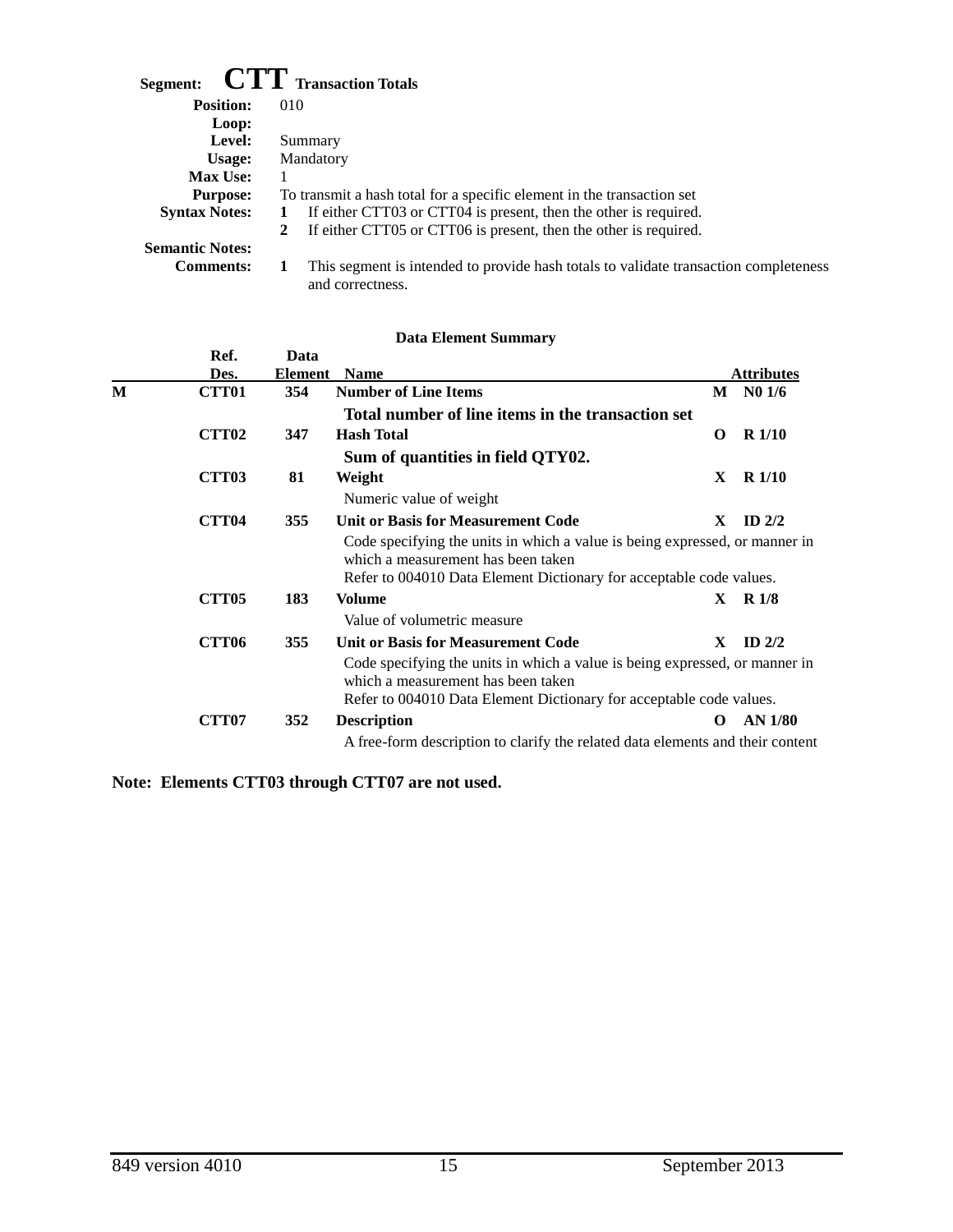| Segment:               | <b>SE</b> Transaction Set Trailer                                                                                                                       |
|------------------------|---------------------------------------------------------------------------------------------------------------------------------------------------------|
| <b>Position:</b>       | 030                                                                                                                                                     |
| Loop:                  |                                                                                                                                                         |
| Level:                 | Summary                                                                                                                                                 |
| Usage:                 | Mandatory                                                                                                                                               |
| <b>Max Use:</b>        |                                                                                                                                                         |
| <b>Purpose:</b>        | To indicate the end of the transaction set and provide the count of the transmitted<br>segments (including the beginning (ST) and ending (SE) segments) |
| <b>Syntax Notes:</b>   |                                                                                                                                                         |
| <b>Semantic Notes:</b> |                                                                                                                                                         |
| <b>Comments:</b>       | SE is the last segment of each transaction set.                                                                                                         |

|   | Ref.             | Data                |                                                                                                            |   |                   |
|---|------------------|---------------------|------------------------------------------------------------------------------------------------------------|---|-------------------|
|   | Des.             | <b>Element</b> Name |                                                                                                            |   | <b>Attributes</b> |
| M | SE01             | 96                  | <b>Number of Included Segments</b>                                                                         | M | N01/10            |
|   |                  |                     | Total number of segments included in a transaction set including ST<br>and SE segments                     |   |                   |
| M | SE <sub>02</sub> | 329                 | <b>Transaction Set Control Number</b>                                                                      | M | AN 4/9            |
|   |                  |                     | This number must match the transaction set control number (ST02)<br>in the transaction set header segment. |   |                   |